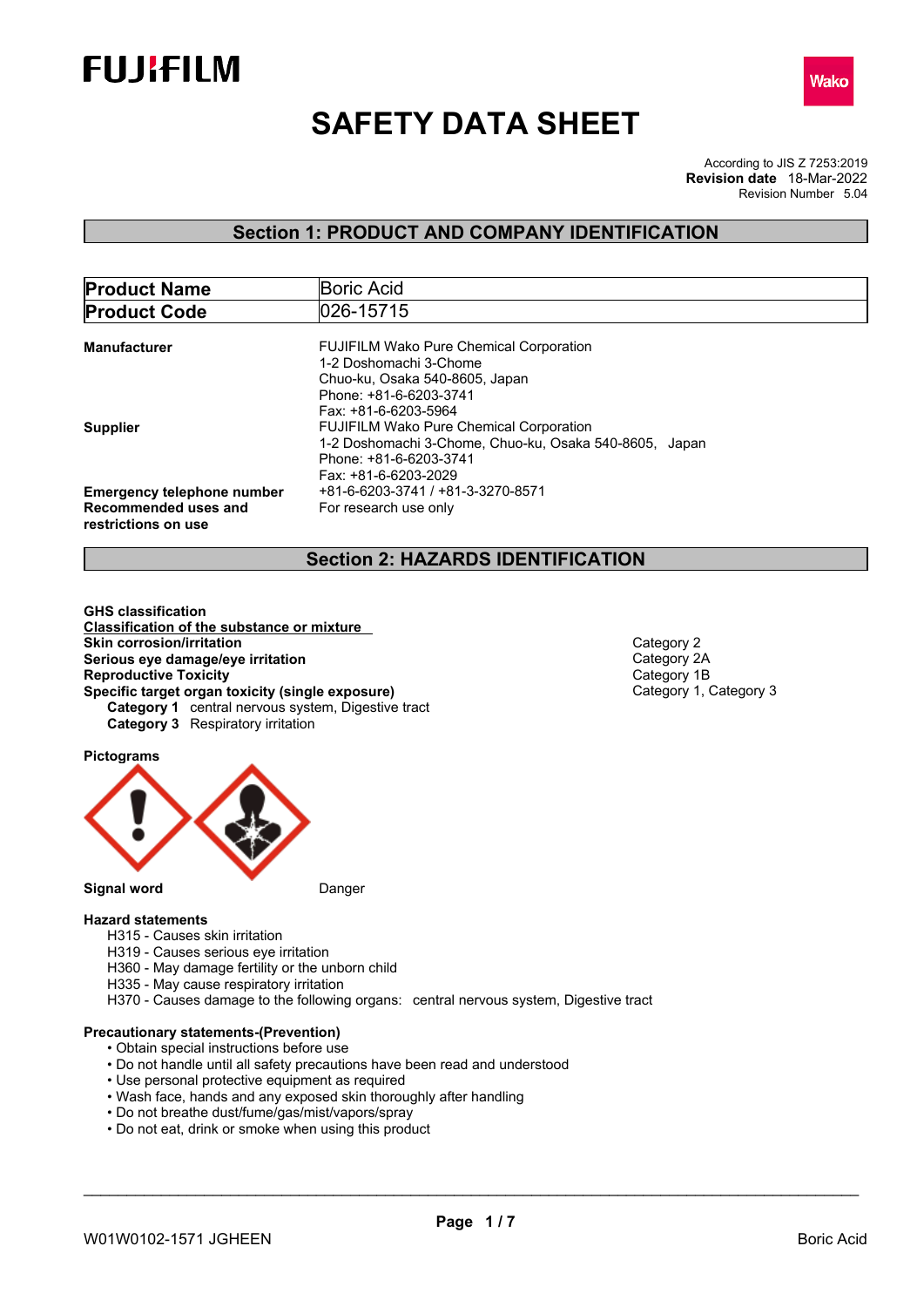• Use only outdoors or in a well-ventilated area

### **Precautionary statements-(Response)**

• IF exposed: Call a POISON CENTER or doctor/physician

• IF IN EYES: Rinse cautiously with water for several minutes. Remove contact lenses, if present and easy to do. Continue rinsing

- If eye irritation persists: Get medical advice/attention
- IF ON SKIN: Wash with plenty of soap and water
- If skin irritation occurs: Get medical advice/attention
- Take off contaminated clothing and wash before reuse
- IF INHALED: Remove victim to fresh air and keep at rest in a position comfortable for breathing
- Call a POISON CENTER or doctor/physician if you feel unwell
- **Precautionary statements-(Storage)**

• Store locked up

• Store in a well-ventilated place. Keep container tightly closed

**Precautionary statements-(Disposal)**

• Dispose of contents/container to an approved waste disposal plant

### **Others**

**Other hazards** Not available

### **Section 3: COMPOSITION/INFORMATION ON INGREDIENTS**

**Single Substance or Mixture** Substance

**Formula** H3BO3

| <b>Chemical Name</b>          | Weight-% | <b>Molecular weight</b>  | <b>ENCS</b>            | <b>ISHL No.</b> | <b>CAS RN</b> |
|-------------------------------|----------|--------------------------|------------------------|-----------------|---------------|
| Boric acid                    | 99.5     | 61.83                    | G2<br>' −ט-            | ิ้              | 10043-35-3    |
| Note on<br><b>ISHL</b><br>No. | ı the    | means announced<br>table | l chemical substances. |                 |               |

**Impurities and/or Additives:** Not applicable

### **Section 4: FIRST AID MEASURES**

### **Inhalation**

Remove to fresh air. If symptoms persist, call a physician.

### **Skin contact**

Wash off immediately with soap and plenty of water. If symptoms persist, call a physician.

### **Eye contact**

IF IN EYES: Rinse cautiously with water for several minutes. Remove contact lenses, if present and easy to do. Continue rinsing. Immediate medical attention is required.

#### **Ingestion**

Rinse mouth. Never give anything by mouth to an unconscious person. Call a physician or poison control center immediately. Do not induce vomiting without medical advice.

#### **Protection of first-aiders**

Use personal protective equipment as required.

### **Section 5: FIRE FIGHTING MEASURES**

#### **Suitable extinguishing media**

Water spray (fog), Carbon dioxide (CO2), Foam, Extinguishing powder, Sand

**Unsuitable extinguishing media** No information available

# **Specific hazards arising from the chemical product**

Thermal decomposition can lead to release of irritating and toxic gases and vapors.

### **Special extinguishing method**

#### No information available

**Special protective actions for**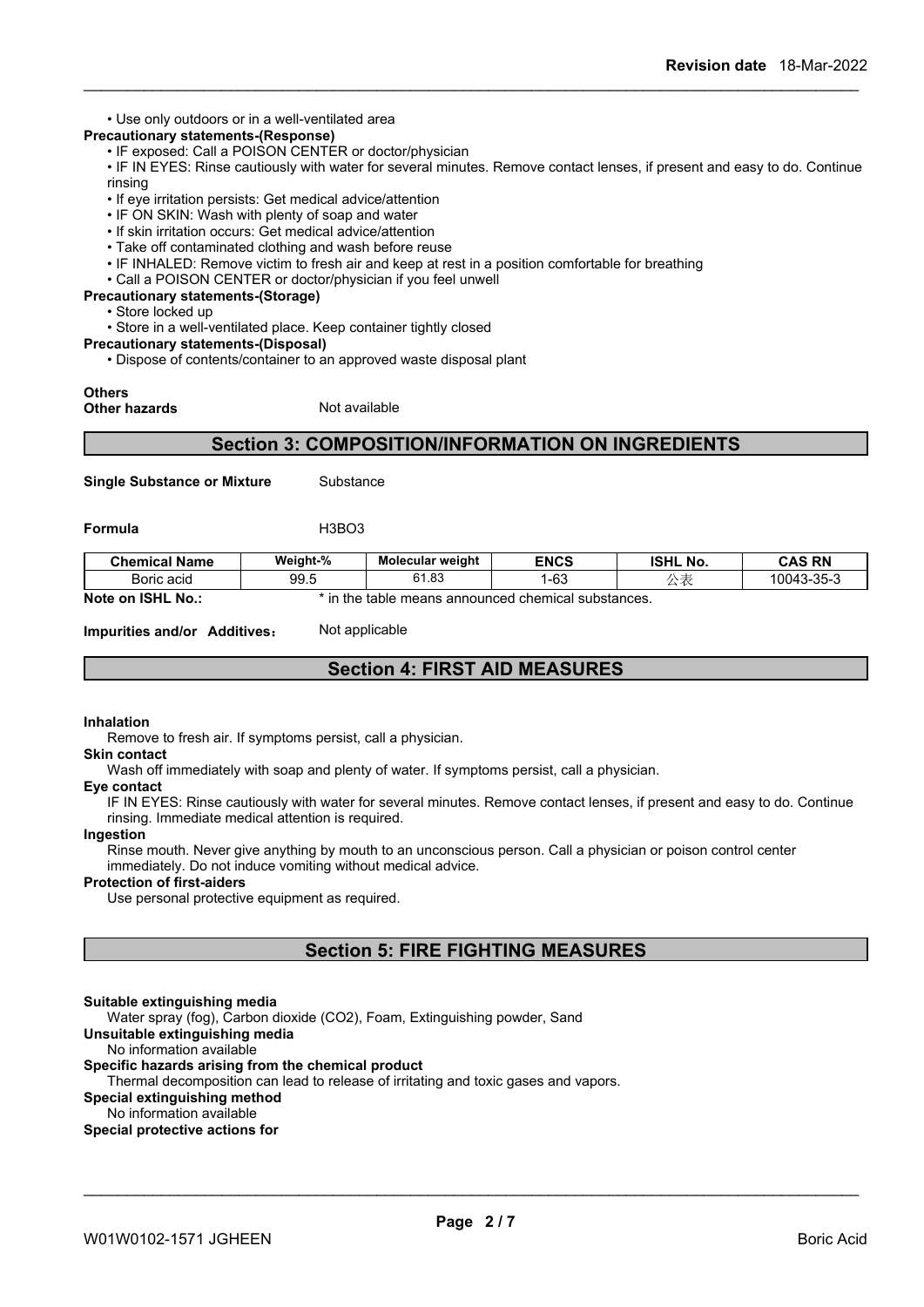### **fire-fighters**

Use personal protective equipment as required.Firefighters should wear self-contained breathing apparatus and full firefighting turnout gear.

### **Section 6: ACCIDENTAL RELEASE MEASURES**

#### **Personal precautions, protective equipment and emergency procedures**

For indoor, provide adequate ventilation process until the end of working. Deny unnecessary entry other than the people involved by, for example, using a rope. While working, wear appropriate protective equipments to avoid adhering it on skin, or inhaling the gas. Work from windward, and retract the people downwind.

#### **Environmental precautions**

To be careful not discharged to the environment without being properly handled waste water contaminated.

#### **Methods and materials for contaminent and methods and materials for cleaning up**

Sweep up and gather scattered particles, and collect it in an empty airtight container.

### **Recoverly, neutralization**

No information available

### **Secondary disaster prevention measures**

Clean contaminated objects and areas thoroughly observing environmental regulations.

### **Section 7: HANDLING AND STORAGE**

#### **Handling**

#### **Technical measures**

Avoid contact with alkaline substances. Use with local exhaust ventilation.

#### **Precautions**

Do not rough handling containers, such as upsetting, falling, giving a shock, and dragging Prevent leakage, overflow, and scattering. Not to generate steam and dust in vain. Seal the container after use. After handling, wash hands and face, and then gargle In places other than those specified, should not be smoking or eating and drinking Should not be brought contaminated protective equipment and gloves to rest stops Deny unnecessary entry of non-emergency personnel to the handling area

#### **Safety handling precautions**

Avoid contact with skin, eyes or clothing. Use personal protective equipment as required.

### **Storage**

### **Safe storage conditions**

**Storage conditions** Store away from sunlight in well-ventilated place at room temperature (preferably cool). Keep container tightly closed. **Safe packaging material Polypropylene Incompatible substances** alkaline substances

### **Section 8: EXPOSURE CONTROLS/PERSONAL PROTECTION**

#### **Engineering controls**

In case of indoor workplace, seal the source or use a local exhaust system. Provide the safety shower facility, and handand eye-wash facility. And display their position clearly.

#### **Exposure limits**

| <b>Chemical Name</b> | <b>JSOH (Japan)</b> | <b>ISHL (Japan)</b> | <b>ACGIH</b>                           |
|----------------------|---------------------|---------------------|----------------------------------------|
| Boric acid           | N/A                 | N/A                 | STEL: 6 ma/m <sup>3</sup><br>inhalable |
| 10043-35-3           |                     |                     | particulate matter                     |
|                      |                     |                     | TWA: $2 \text{ mg/m}^3$ inhalable      |
|                      |                     |                     | particulate matter                     |

# **Personal protective equipment**

**Respiratory protection** Dust mask<br> **Hand protection** Protection **Skin and body protection** Long-sleeved work clothes **General hygiene considerations**

**Protection gloves Eye protection** protective eyeglasses or chemical safety goggles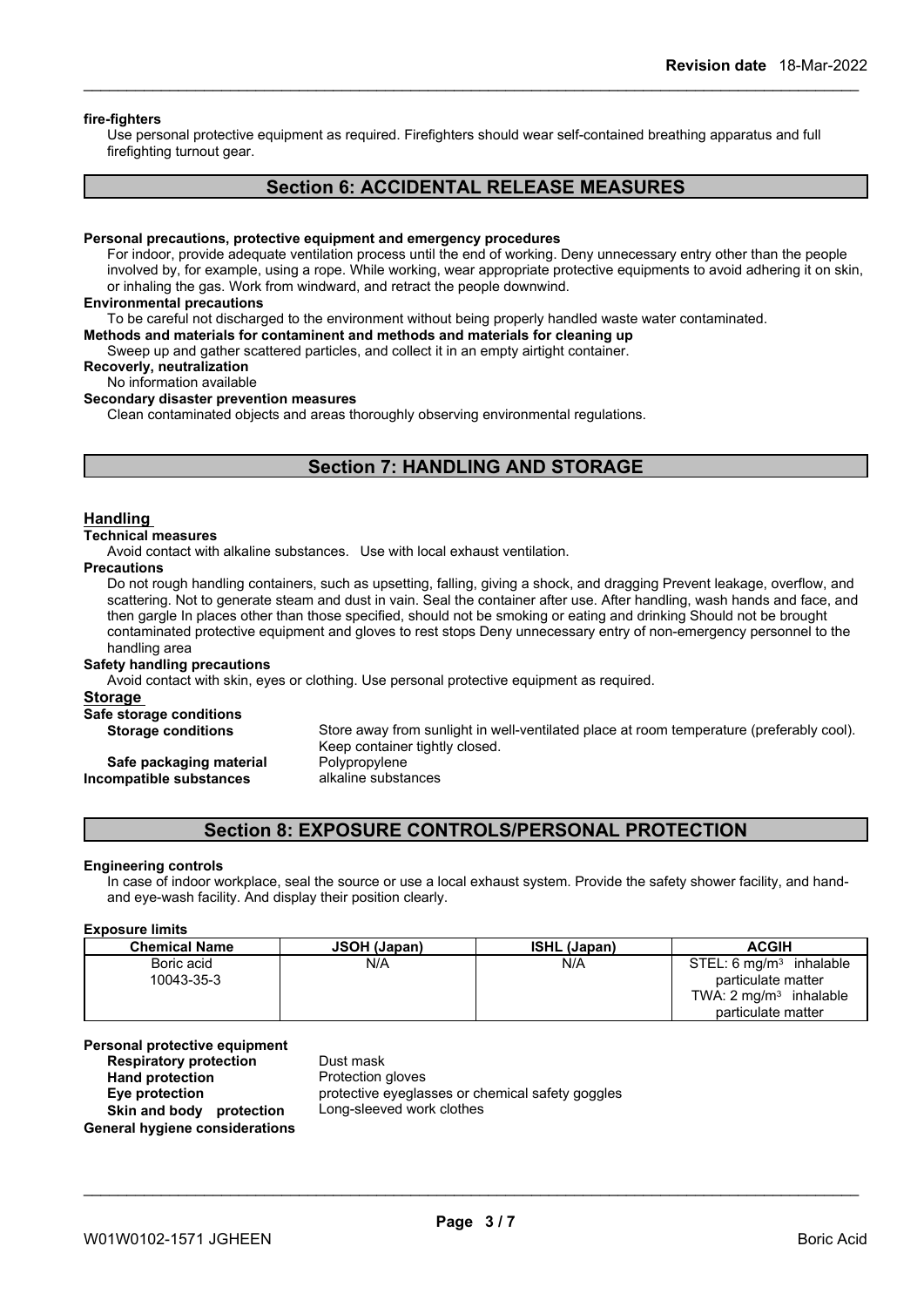Handle in accordance with good industrial hygiene and safety practice.

### **Section 9: PHYSICAL AND CHEMICAL PROPERTIES**

| Form                                                   |                               |
|--------------------------------------------------------|-------------------------------|
| Color                                                  | white                         |
| Appearance                                             | crystals - crystalline powder |
| Odor                                                   | Odorless                      |
| Melting point/freezing point                           | 171 $\degree$ C               |
| Boiling point, initial boiling point and boiling range | no data available             |
| <b>Flammability</b>                                    | no data available             |
| <b>Evaporation rate:</b>                               | no data available             |
| Flammability (solid, gas):                             | no data available             |
| Upper/lower flammability or                            |                               |
| explosive limits                                       |                               |
| Upper:                                                 | no data available             |
| Lower:                                                 | no data available             |
| <b>Flash point</b>                                     | no data available             |
| Auto-ignition temperature:                             | no data available             |
| <b>Decomposition temperature:</b>                      | no data available             |
| рH                                                     | no data available             |
| <b>Viscosity (coefficient of viscosity)</b>            | no data available             |
| <b>Dynamic viscosity</b>                               | no data available             |
| <b>Solubilities</b>                                    | water, Ethanol: soluble.      |
| n-Octanol/water partition coefficient: (log Pow)       | no data available             |
| Vapour pressure                                        | no data available             |
| <b>Specific Gravity / Relative density</b>             | 1.435                         |
| Vapour density                                         | no data available             |
| <b>Particle characteristics</b>                        | no data available             |

### **Section 10: STABILITY AND REACTIVITY**

### **Stability**

**Reactivity no data available Chemical stability** Stable under recommended storage conditions. **Hazardous reactions** None under normal processing **Conditions to avoid** Extremes of temperature and direct sunlight **Incompatible materials** alkaline substances **Hazardous decomposition products** Boron oxide

## **Section 11: TOXICOLOGICAL INFORMATION**

| <b>Acute toxicity</b> |                                                               |                                                                                        |                                                                                      |
|-----------------------|---------------------------------------------------------------|----------------------------------------------------------------------------------------|--------------------------------------------------------------------------------------|
| <b>Chemical Name</b>  | Oral LD50                                                     | <b>Dermal LD50</b>                                                                     | <b>Inhalation LC50</b>                                                               |
| Boric acid            | Rat)<br>2660 mg/kg                                            | Rabbit)<br>> 2000 mg/kg                                                                | $Rat$ ) 4 h<br>$> 0.16$ mg/L                                                         |
|                       |                                                               |                                                                                        |                                                                                      |
| <b>Chemical Name</b>  | Acute toxicity -oral- source<br>information                   | information                                                                            | Acute toxicity -dermal- source Acute toxicity -inhalation gas-<br>source information |
| Boric acid            | Based on the NITE GHS<br>classification results.              | Based on the NITE GHS<br>classification results.                                       | Based on the NITE GHS<br>Iclassification results.                                    |
|                       |                                                               |                                                                                        |                                                                                      |
| <b>Chemical Name</b>  | <b>Acute toxicity -inhalation</b><br>vapor-source information | Acute toxicity -inhalation dust-Acute toxicity -inhalation mist-<br>source information | source information                                                                   |
| Boric acid            | Based on the NITE GHS<br>classification results.              | Based on the NITE GHS<br>classification results.                                       | Based on the NITE GHS<br>Classification results.                                     |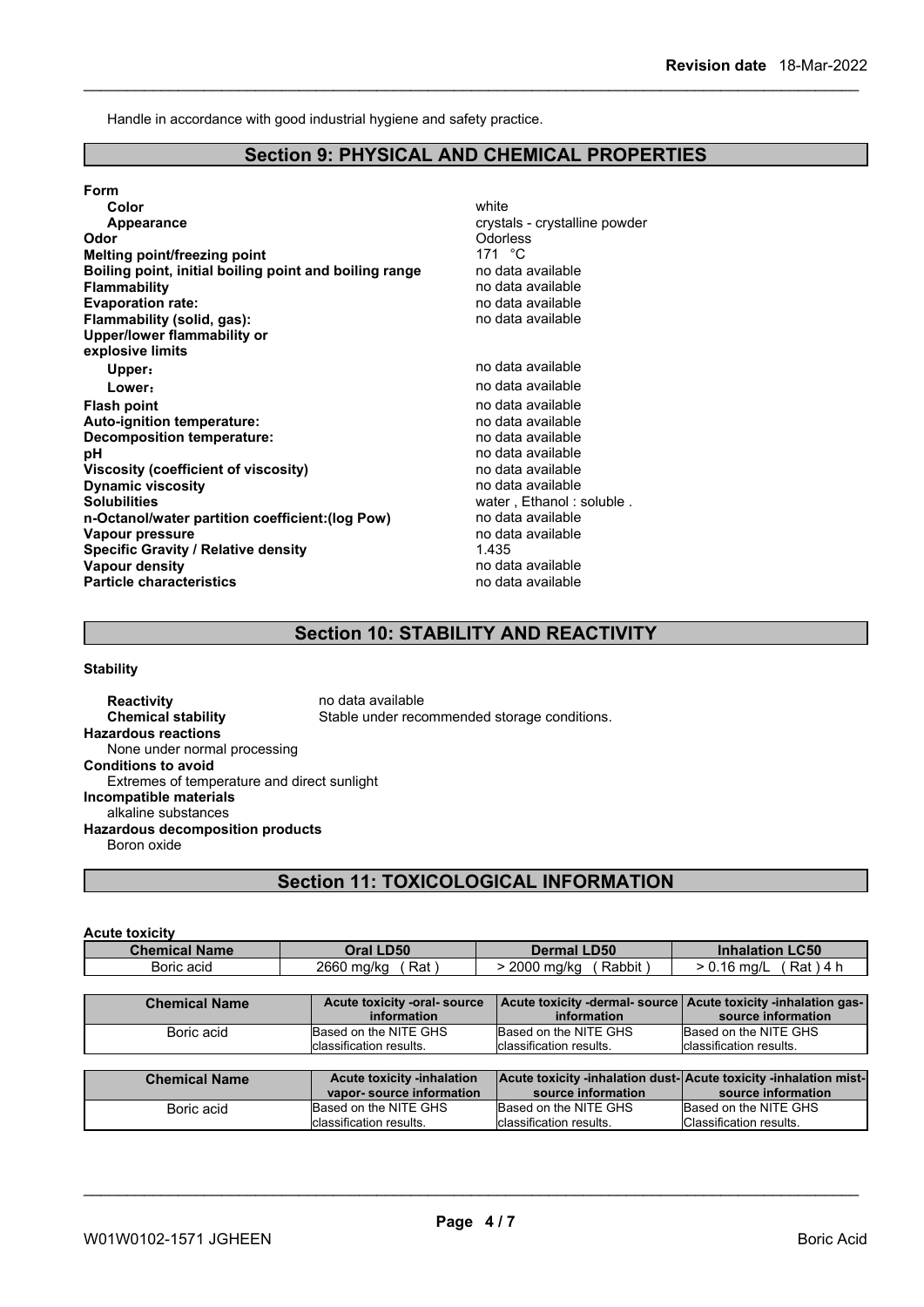| <b>Skin irritation/corrosion</b>      |            |                                               |                                                  |                                                      |  |
|---------------------------------------|------------|-----------------------------------------------|--------------------------------------------------|------------------------------------------------------|--|
| <b>Chemical Name</b>                  |            |                                               | Skin corrosion/irritation source information     |                                                      |  |
| Boric acid                            |            | Based on the NITE GHS classification results. |                                                  |                                                      |  |
| Serious eye damage/ irritation        |            |                                               |                                                  |                                                      |  |
| <b>Chemical Name</b>                  |            |                                               | Serious eye damage/irritation source information |                                                      |  |
| Boric acid                            |            | Based on the NITE GHS classification results. |                                                  |                                                      |  |
| Respiratory or skin sensitization     |            |                                               |                                                  |                                                      |  |
| <b>Chemical Name</b>                  |            |                                               |                                                  | Respiratory or Skin sensitization source information |  |
| Boric acid                            |            | Based on the NITE GHS classification results. |                                                  |                                                      |  |
| <b>Reproductive cell mutagenicity</b> |            |                                               |                                                  |                                                      |  |
| <b>Chemical Name</b>                  |            |                                               | germ cell mutagencity source information         |                                                      |  |
| Boric acid                            |            |                                               | Based on the NITE GHS classification results.    |                                                      |  |
| Carcinogenicity                       |            |                                               |                                                  |                                                      |  |
| <b>Chemical Name</b>                  |            |                                               | Carcinogenicity source information               |                                                      |  |
| Boric acid                            |            | Based on the NITE GHS classification results. |                                                  |                                                      |  |
|                                       |            |                                               |                                                  |                                                      |  |
| <b>Chemical Name</b>                  | <b>NTP</b> | <b>IARC</b>                                   | <b>ACGIH</b>                                     | <b>JSOH (Japan)</b>                                  |  |
| Boric acid<br>10043-35-3              |            | Group 2A                                      | $\overline{\phantom{a}}$                         |                                                      |  |
|                                       |            |                                               |                                                  |                                                      |  |

| <b>Reproductive toxicity</b>  |                                               |  |
|-------------------------------|-----------------------------------------------|--|
| <b>Chemical Name</b>          | Reproductive toxicity source information      |  |
| Boric acid                    | Based on the NITE GHS classification results. |  |
| <b>STOT-single exposure</b>   |                                               |  |
| <b>Chemical Name</b>          | STOT -single exposure- source information     |  |
| Boric acid                    | Based on the NITE GHS classification results. |  |
| <b>STOT-repeated exposure</b> |                                               |  |
| <b>Chemical Name</b>          | STOT -repeated exposure- source information   |  |
| Boric acid                    | Based on the NITE GHS classification results. |  |
| <b>Aspiration hazard</b>      |                                               |  |
| <b>Chemical Name</b>          | <b>Aspiration Hazard source information</b>   |  |
| Boric acid                    | Based on the NITE GHS classification results. |  |
|                               |                                               |  |

# **Section 12: ECOLOGICAL INFORMATION**

### **Ecotoxicity**

| <b>Chemical Name</b> | Algae/aguatic plants | Fish                                | Crustacea               |
|----------------------|----------------------|-------------------------------------|-------------------------|
| Boric acid           | N/A                  | $C$ 50. $C$<br>50:Carassius auratus | EC50:Daphnia magna      |
|                      |                      | 72 h<br>1020 ma/L                   | 48 h<br>153 ma/L<br>ィィベ |

### **Other data**

| <b>Chemical Name</b> | Short-term (acute) hazardous to the<br>aquatic environment source<br>information | Long-term (chronic) hazardous to the<br>aquatic environment source<br>information |
|----------------------|----------------------------------------------------------------------------------|-----------------------------------------------------------------------------------|
| Boric acid           | Based on the NITE GHS classification<br><i>I</i> results.                        | Based on the NITE GHS classification<br>results.                                  |

**Persistence and degradability** No information available<br>**Bioaccumulative potential** No information available **Bioaccumulative potential<br>Mobility in soil Hazard** to the ozone layer **Mobility**

No information available<br>No information available

### **Section 13: DISPOSAL CONSIDERATIONS**

### **Waste from residues**

Disposal should be in accordance with applicable regional, national and local laws and regulations. **Contaminated container and contaminated packaging**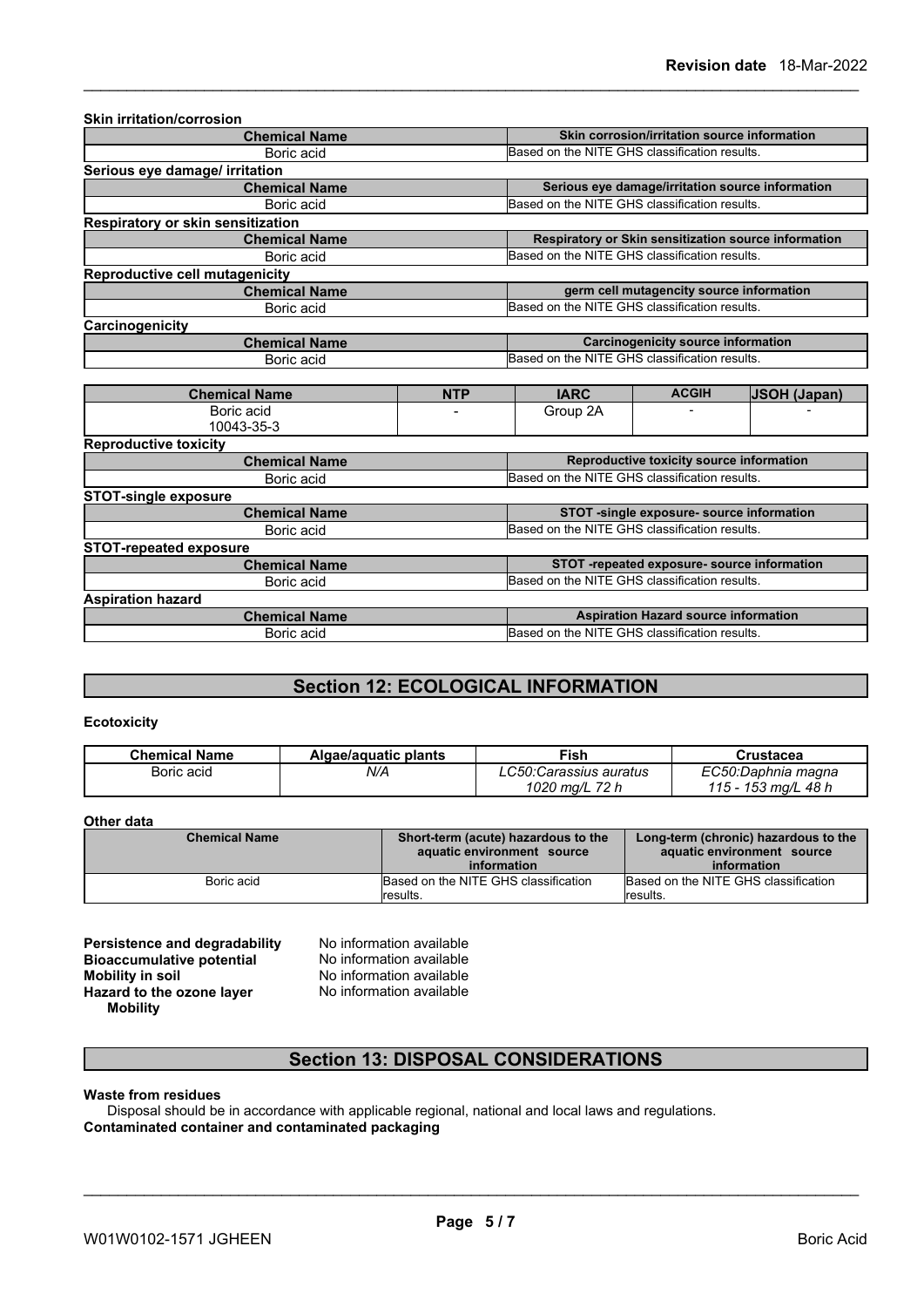Disposal should be in accordance with applicable regional, national and local laws and regulations.

# **Section 14: TRANSPORT INFORMATION**

| <b>ADR/RID</b><br>UN number<br>Proper shipping name:<br><b>UN classfication</b><br><b>Subsidiary hazard class</b><br>Packing group     | Not regulated                                                                                                                     |
|----------------------------------------------------------------------------------------------------------------------------------------|-----------------------------------------------------------------------------------------------------------------------------------|
| <b>Marine pollutant</b>                                                                                                                | Not applicable                                                                                                                    |
| <b>IMDG</b><br><b>UN number</b><br>Proper shipping name:<br><b>UN classfication</b><br><b>Subsidiary hazard class</b><br>Packing group | Not regulated                                                                                                                     |
| <b>Marine pollutant (Sea)</b><br>Transport in bulk according to<br>Annex II of MARPOL 73/78 and<br>the IBC Code                        | Not applicable<br>No information available                                                                                        |
| <b>IATA</b>                                                                                                                            | Not regulated                                                                                                                     |
| <b>UN number</b><br>Proper shipping name:<br><b>UN classfication</b><br><b>Subsidiary hazard class</b><br>Packing group                |                                                                                                                                   |
| <b>Environmentally Hazardous</b><br><b>Substance</b>                                                                                   | Not applicable                                                                                                                    |
|                                                                                                                                        |                                                                                                                                   |
|                                                                                                                                        | <b>Section 15: REGULATORY INFORMATION</b>                                                                                         |
| <b>International Inventories</b>                                                                                                       |                                                                                                                                   |
| <b>EINECS/ELINCS</b><br><b>TSCA</b>                                                                                                    | Listed<br>Listed                                                                                                                  |
|                                                                                                                                        |                                                                                                                                   |
| Japanese regulations                                                                                                                   |                                                                                                                                   |
| <b>Fire Service Act</b>                                                                                                                | Not applicable                                                                                                                    |
| <b>Poisonous and Deleterious</b>                                                                                                       | Not applicable                                                                                                                    |
| <b>Substances Control Law</b>                                                                                                          | Industrial Safety and Health Act Harmful Substances Whose Names Are to be Indicated on the Label (Law Art.57,                     |
|                                                                                                                                        | Para.1, Enforcement Order Art.18)<br>Notifiable Substances (Law Art.57-2, Enforcement Oder Art.18-2 Attached Table<br>No.9)No.544 |
| <b>Regulations for the carriage</b><br>and storage of dangerous<br>goods in ship                                                       | Not applicable                                                                                                                    |
| <b>Civil Aeronautics Law</b><br><b>Pollutant Release and Transfer Class 1</b><br><b>Register Law</b><br>$(-2023.3.31)$                 | Not applicable                                                                                                                    |
| Class 1 - No.                                                                                                                          | 405                                                                                                                               |
| <b>Pollutant Release and Transfer</b><br><b>Register Law</b><br>(2023/4/1)                                                             | Class 1                                                                                                                           |
| Class 1 - No.<br><b>Water Pollution Control Act</b>                                                                                    | 405<br>Harmful Substances (Law Art.2, Enforcement Order Art.2, Ordinace Designating<br>Wastewater Standards Art.1)                |
| <b>Export Trade Control Order</b>                                                                                                      | Not applicable                                                                                                                    |
| <b>Air Pollution Control Law</b><br><b>Soil Contamination Control</b><br>Law                                                           | Hazardous Air Pollutants<br>Designated Hazardous Substances                                                                       |
|                                                                                                                                        |                                                                                                                                   |